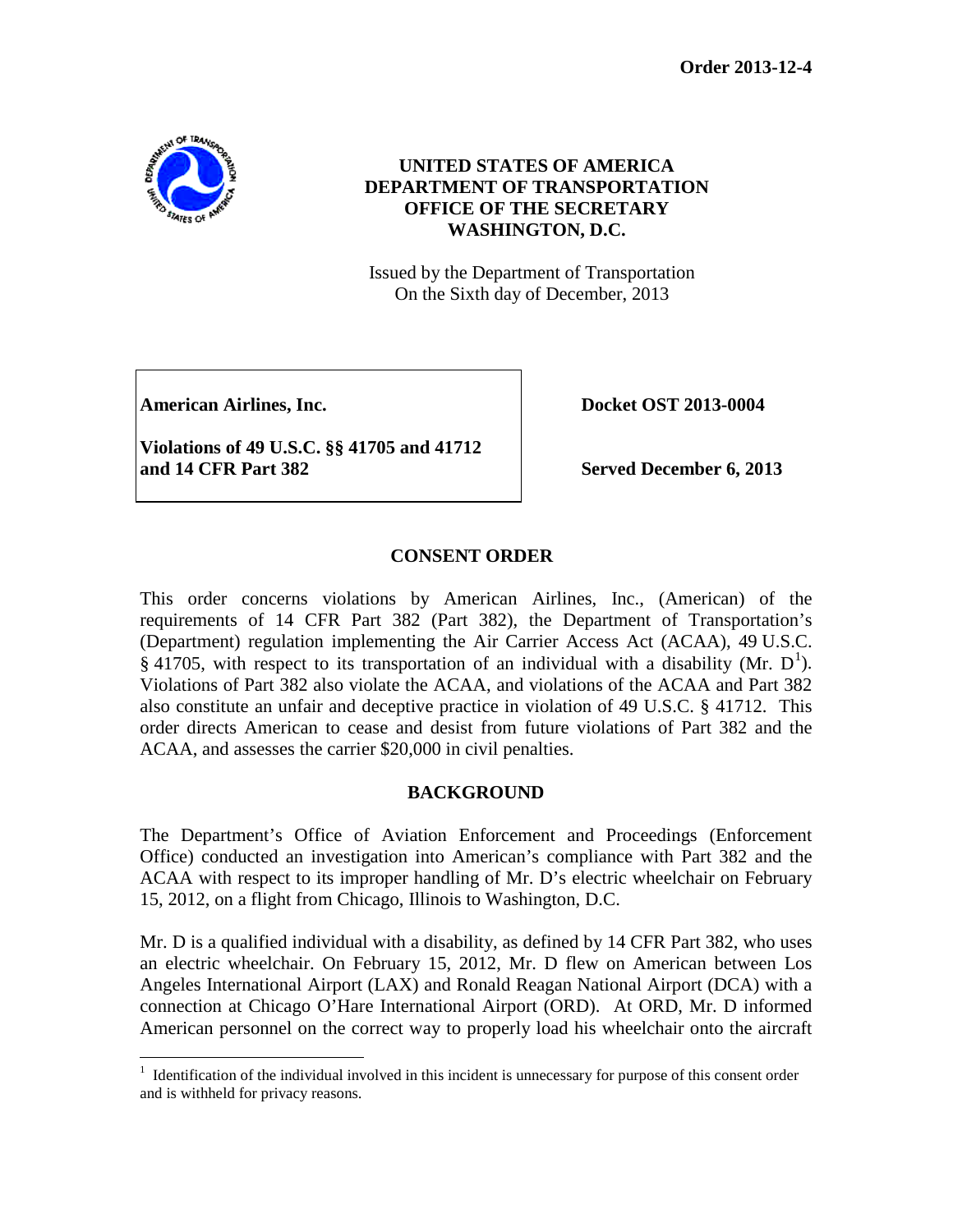for the flight to DCA. Despite these instructions, American personnel failed to correctly load the wheelchair. As a result, when Mr. D arrived at DCA, the wheelchair batteries had shifted and the wheelchair would not function. According to Mr. D, American personnel at DCA had difficulty understanding how the battery sensors should be properly lined up and how the bumper (cover) should be safely reattached to the wheelchair, but eventually they reattached the bumper and the wheelchair began to function. On Mr. D's way home, the wheelchair abruptly ceased to operate and, as a result, he was thrown face first out of the wheelchair and onto a public sidewalk, which resulted in Mr. D sustaining physical injuries.

American admits that Mr. D's electric wheelchair was loaded incorrectly onto the connecting flight to DCA, which caused its batteries to shift. According to American, its DCA staff thought they had properly secured the wheelchair's batteries and bumper.

### **APPLICABLE LAW**

The ACAA and Part 382 prohibit discrimination in the provision of air transportation against qualified individuals with disabilities and address how an air carrier should handle such a passenger's assistive device. More specifically, 14 CFR 382.129(b) provides that when a wheelchair, other mobility aid, or other assistive device is disassembled by an airline for stowage, it must be reassembled and promptly returned to the passenger in the condition in which it was received.

#### **ANALYSIS**

Mr. D has severe mobility impairments that substantially limit major life activities. At ORD, Mr. D advised American personnel as to how his wheelchair should be correctly stowed while onboard the aircraft. Upon his arrival at DCA, the wheelchair would not operate. American personnel were able to eventually reassemble the wheelchair. However, the wheelchair malfunctioned shortly thereafter, causing Mr. D to be thrown face first from the wheelchair. Accordingly, American violated section 382.129(b) by failing to correctly reassemble Mr. D's wheelchair and to return it to him in the condition in which the carrier received it.

#### **MITIGATION**

In mitigation, American states that it values its customers with disabilities, takes the requirements of the ACAA seriously, and is committed to continually evaluating ways to enhance its compliance with the ACAA rules. In response to this incident, American states that it appointed 110 personnel at stations throughout its system to receive enhanced training at either DFW or LAX on wheelchair transportation, disassembly, and reassembly. According to American, the training curriculum was developed in coordination with the Open Doors organization, and was presented by the president of that organization. American states that the 110 employees who received the training in turn went back to their respective stations and conducted training for their local colleagues. American believes that this additional training demonstrates its commitment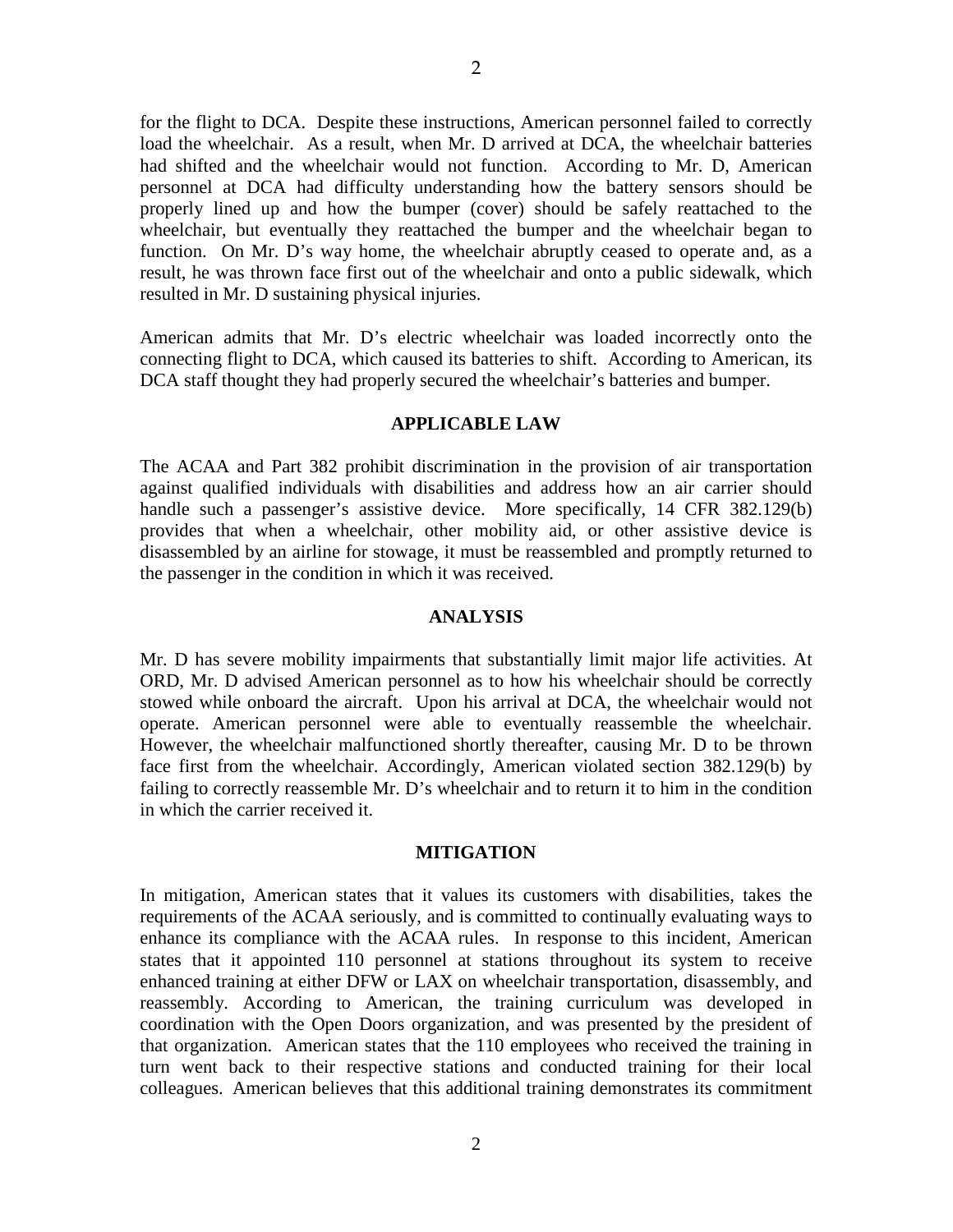to comply with the requirements of the ACAA generally, and in particular to ensuring that wheelchairs are properly transported while under the care of American's personnel.

### **DECISION**

After carefully considering all the known facts in this case, including those set forth above by American, we believe that enforcement action is warranted.

In order to avoid litigation, American has agreed to settle this matter with the Enforcement Office and enter into this consent order to cease and desist from future similar violations of 14 CFR Part 382 and 49 U.S.C. §§ 41705 and 41712. This order directs American to cease and desist from similar violations in the future and assesses a civil penalty of \$20,000. This assessment is appropriate considering the nature of the violation described herein and serves the public interest. It establishes a strong deterrence to future similar unlawful practices by American and other carriers.

This order is issued under the authority contained in 49 CFR Part 1.

### **ACCORDINGLY**,

- 1. Based on the above discussion, we approve this settlement and the provisions of this order as being in the public interest;
- 2. We find that American Airlines, Inc., violated 14 CFR 382.129(b) by failing to return a wheelchair to a passenger with a disability in the condition in which it was received;
- 3. We find that in the instance described in paragraph 2, American Airlines, Inc., violated the Air Carrier Access Act, 49 U.S.C. § 41705, and 49 U.S.C. § 41712;
- 4. We order American Airlines, Inc., and its successors and assignees to cease and desist from further violations of 14 CFR Part 382 and 49 U.S.C. §§ 41705 and 41712, as described above;
- 5. We assess American Airlines, Inc., \$20,000 in lieu of civil penalties that might otherwise be assessed for the violations described in ordering paragraphs 2 and 3, above. Of this total penalty amount, \$10,000 shall be due and payable within thirty (30) days of the date of the issuance of this order. The remaining portion of the civil penalty amount, \$10,000, shall become due and payable immediately if, within one year of the date of issuance of this order, American Airlines, Inc., violates this order's cease and desist provisions or fails to comply with the order's payment provisions, in which case American Airlines, Inc., may be subject to additional enforcement action for violation of this order; and
- 6. We order American Airlines, Inc., to pay the penalty through Pay.gov to the account of the U.S. Treasury in accordance with the instructions contained in the